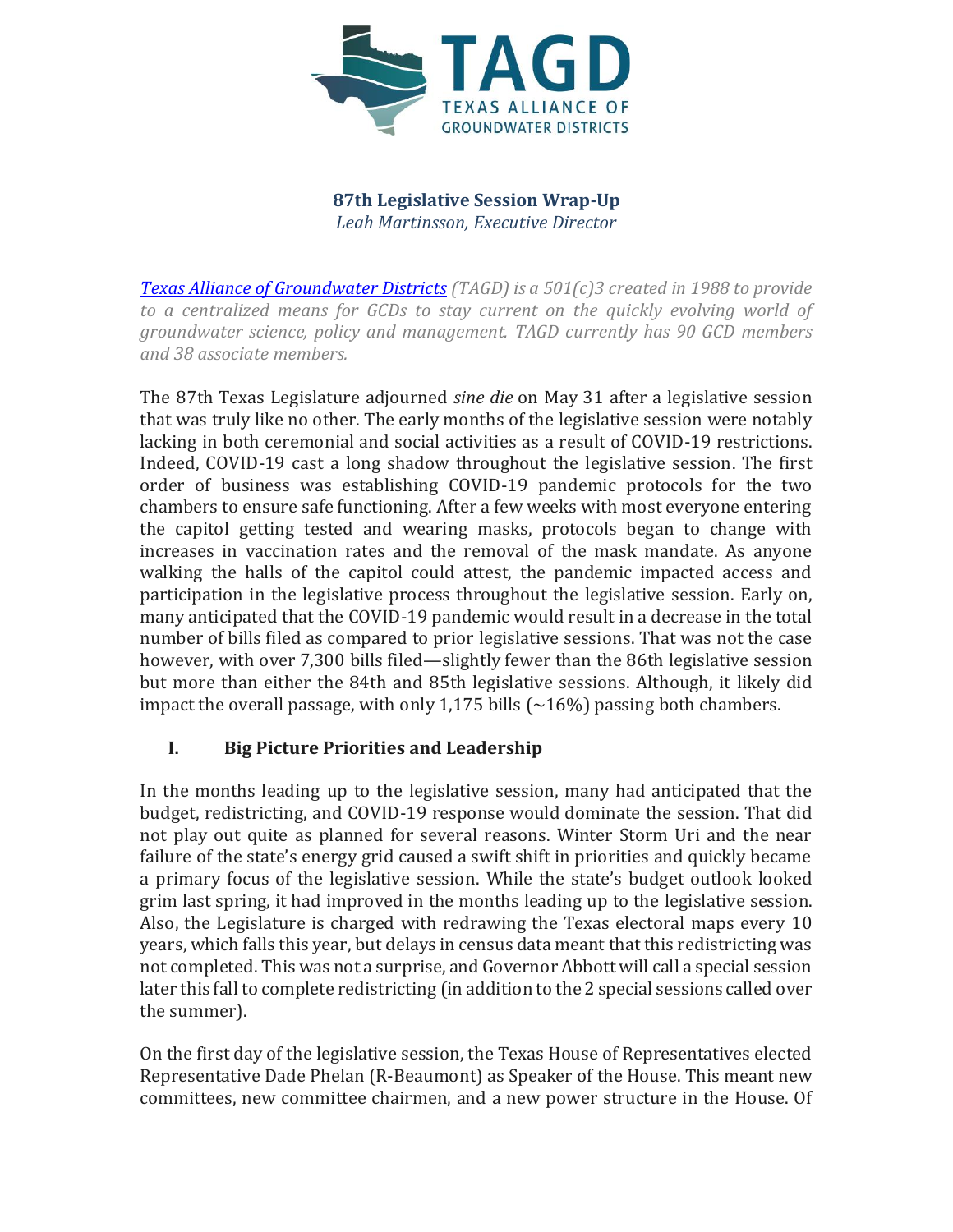

particular significance to TAGD and the groundwater stakeholders, Representative Tracy King (D-Uvalde) was newly appointed as chair of the House Natural Resources Committee. A long-serving House member with an extended tenure on the House Natural Resources Committee, Representative Tracy King brings a deep understanding of groundwater to this role. On the Senate side, Lieutenant Governor Dan Patrick (R-Houston) opted to merge the Agriculture Committee with the Water and Rural Affairs Committee and appointed the experienced Senator Charles Perry (R-Lubbock) to chair that committee for the third time.

# **II. Groundwater Bills**

No one really expected the 87th legislative session to have a significant focus on groundwater, which was demonstrated by the relatively few groundwater bills that were filed. A number of those bills were refiled bills, reflecting unsettled issues from prior legislative sessions. COVID-19 prevented committee hearings on interim charges, with only a single Senate Water and Rural Affairs committee hearing in January 2020 where groundwater management was discussed. This convergence of factors made for a legislative session that—for the first time since the Texas Water Code underwent major revisions during the 75th legislative session in 1997—there were no changes to Chapter 36 enacted. However, just as many of these bills were continuations of discussions from prior legislative sessions, it is likely that many of the groundwater bills from the 87th will return.

Throughout the 87th legislative session, TAGD tracked legislation that could impact GCDs and groundwater management. TAGD has a legislative committee that tracks pending legislation and determines if a bill warrants action by TAGD. This committee will then vote on relevant bills and will only take a position if a 75% consensus standard is achieved. This is subject to confirmation by TAGD's Executive Committee.

There were six bills filed that sought to make substantive changes to the provisions of Chapter 36 of the Texas Water Code. While one of these bills was an omnibus bill with four distinct sections, this nevertheless represented fewer Chapter 36-related bills than in prior legislative sessions (15 bills in the 86th, 25 in the 85th, and 23 in the 84th). There were also several other bills filed that implicated groundwater policy and GCD operations. In total, TAGD identified 10 statewide priority groundwater bills for tracking during the legislative session. Of those 10 bills, none crossed the finish line.

In addition to priority groundwater bills, TAGD tracked selected bills affecting individual GCDs, general water, and administrative law/governance of political subdivisions for its membership. In total, TAGD tracked over 120 bills of interest to GCDs.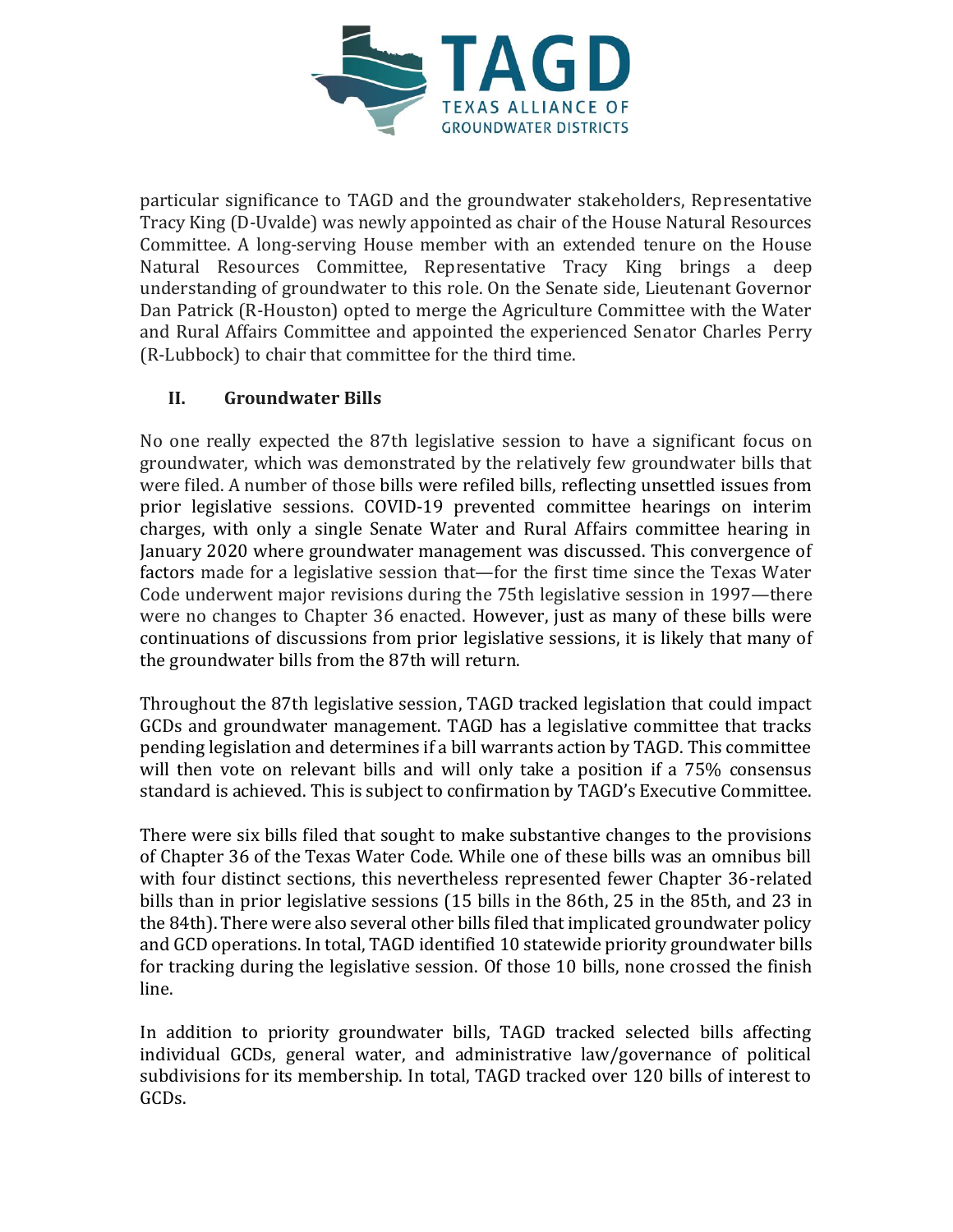

### A. SB 152/HB 668

The omnibus SB 152/HB 668 (Perry/Harris) was the main focus of groundwaterrelated discussions leading up to and during the legislative session. The bill included four distinct parts. First, it would have changed the mandatory award of attorney's fees to groundwater conservation districts when a district prevails under Section 36.066(g) to be discretionary. Second, it would have clarified which DFC should be used in a GCD's management plan if the adopted DFC is petitioned to be unreasonable under the provisions of Chapter 36. This provision came out of the consensus process conducted by TWCA's groundwater committee in which TAGD and many TAGD members participated. Third, the bill would have added a new section to Chapter 36 allowing a person with groundwater ownership to petition their GCD to adopt or modify a district rule. This provision also achieved consensus at the TWCA groundwater committee. Lastly, SB 152 would have added a new section to Chapter 36 to require an applicant for a well permit application or amendment to provide notice to each person with a real property interest in groundwater beneath the land within the space prescribed by the district's spacing rules for the proposed or existing well, with certain exceptions.

TAGD voted to support three of the four components of SB 152—all except the proposed change to the attorney's fees provision contained in Section 36.066(g). Bills to modify the attorney's fees provisions of Chapter 36 have been filed for at least the past three legislative sessions and have consistently reflected a point of disagreement, with TAGD opposed to such a change. After SB 152 passed the Senate with the provision to change attorney's fees intact, a committee substitute was offered in the House Natural Resources Committee that removed that change. That committee substitute garnered support from TAGD, was voted favorably from committee, and subsequently passed the full House. Ultimately, however, the Senate did not vote to concur or appoint a conference committee on the version of the bill returned to the Senate. As a result, the entire bill died. While it is still too early to make predictions, it does appear likely that the provisions of this bill will again be part of interim discussions and portions of the bill may be refiled in the 88th legislative session.

# B. Other Groundwater Bills

Because groundwater bills that are not successful one session have a habit of returning in future sessions, it is worth briefly mentioning the other bills from the 87th legislative session that would have modified Chapter 36. These included: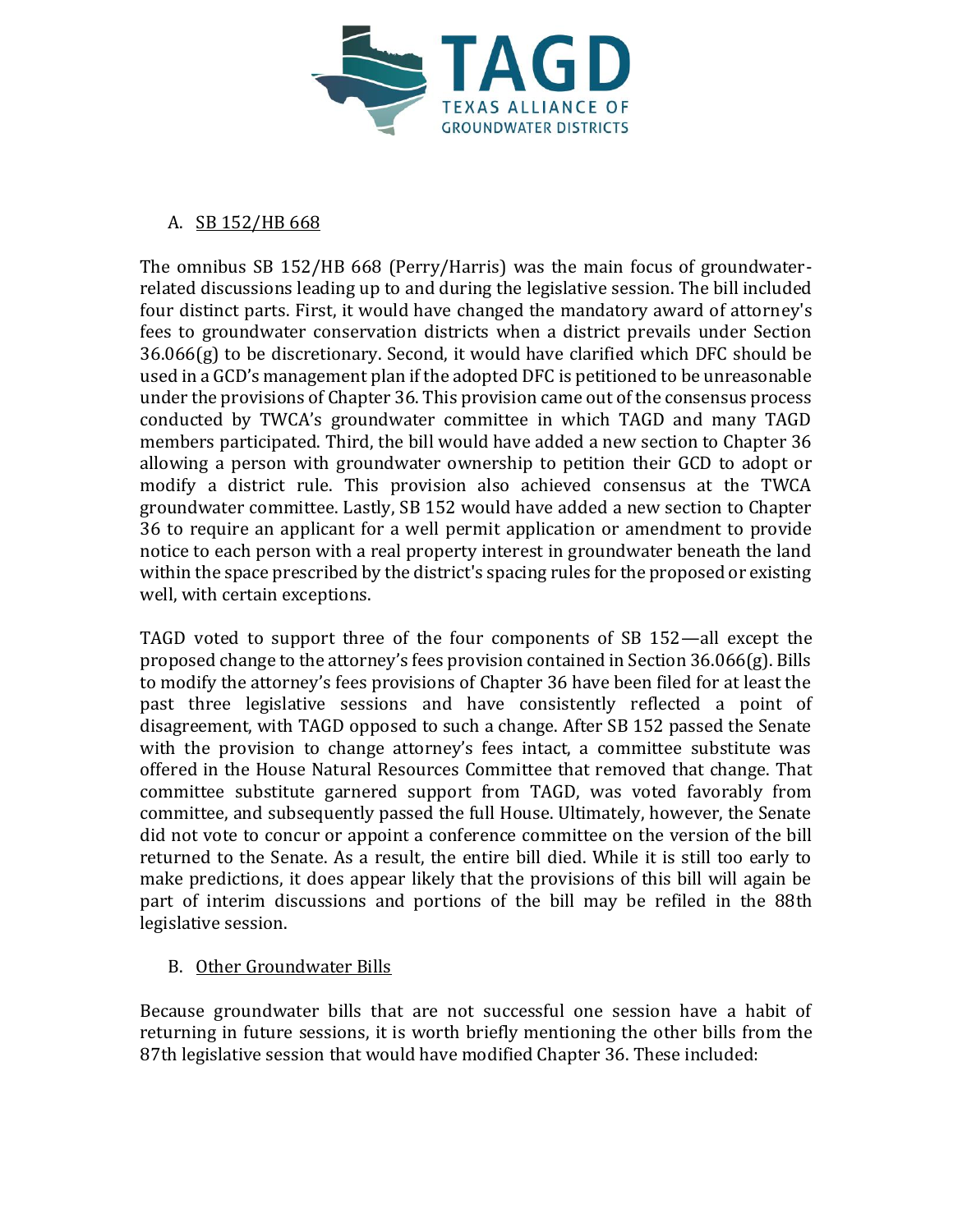

- **HB 2851 (Lucio)** would have required TWDB to calculate the managed sustained groundwater pumping of the state's aquifers as a way to provide greater context to the total estimated recoverable storage number. This bill was a refile from earlier legislative sessions, and the concept originated in the TWCA consensus process. TAGD supported this bill. This bill was approved by the House but did not receive a hearing in the Senate Water, Agriculture, and Rural Affairs Committee.
- **HB 3619/SB 946 (Bowers/Eckhardt)** would have added registered exempt wells to those to be considered in permitting decisions. Similar versions of this bill have been filed in prior legislative sessions and first emerged through the TWCA consensus process. TAGD supported this bill. Like HB 2851, this bill was approved by the House but did not receive a hearing in the Senate Water, Agriculture, and Rural Affairs Committee.
- **HB 966 (Burns)** sought to eliminate the mandatory award of attorney's fees under Section 36.066(g) and 36.102(d). TAGD opposed this bill. This bill did not receive a hearing in the House Natural Resources Committee.
- **HB 3972 (T. King)** sought to add a bonding requirement for petitioners other than the applicant in a contested case hearing to cover both the district's and applicant's costs (SB 1314 [Lucio] included a similar but not identical concept). TAGD was neutral on this bill. This bill was voted favorably from the House Natural Resources Committee but did not receive a vote in the House.
- **HB 3801/SB 2157 (Metcalf/Creighton)** contained the same provision regarding unreasonable DFCs as was included in SB 152. TAGD supported this bill. This bill was approved by the House but did not receive a hearing in the Senate Water, Agriculture, and Rural Affairs Committee.
- **HB 2103 (Bowers)** would have clarified that meetings of GCDs within groundwater management areas are subject to provisions regarding video and telephonic meetings contained in the Texas Government Code Section 551.125 and 127. This bill was approved by the House but was not referred to a committee in the Senate.

# C. Groundwater-Adjacent Bills

While not directly affecting Chapter 36 of the Texas Water Code, another bill that was filed this legislative session and received attention was HB 2095 (Wilson). This bill would have directed the Bureau of Economic Geology at the University of Texas at Austin to conduct studies of surface water and groundwater to improve on data gaps, integrate models to characterize water resources, and make determinations on water availability. In a lengthy Senate Water, Agriculture, and Rural Affairs Committee hearing, questions were raised regarding potential confusion and overlap with other legislatively funded models relied on for the regional and state water planning process, and the bill was left pending in committee. However, the dialogue on this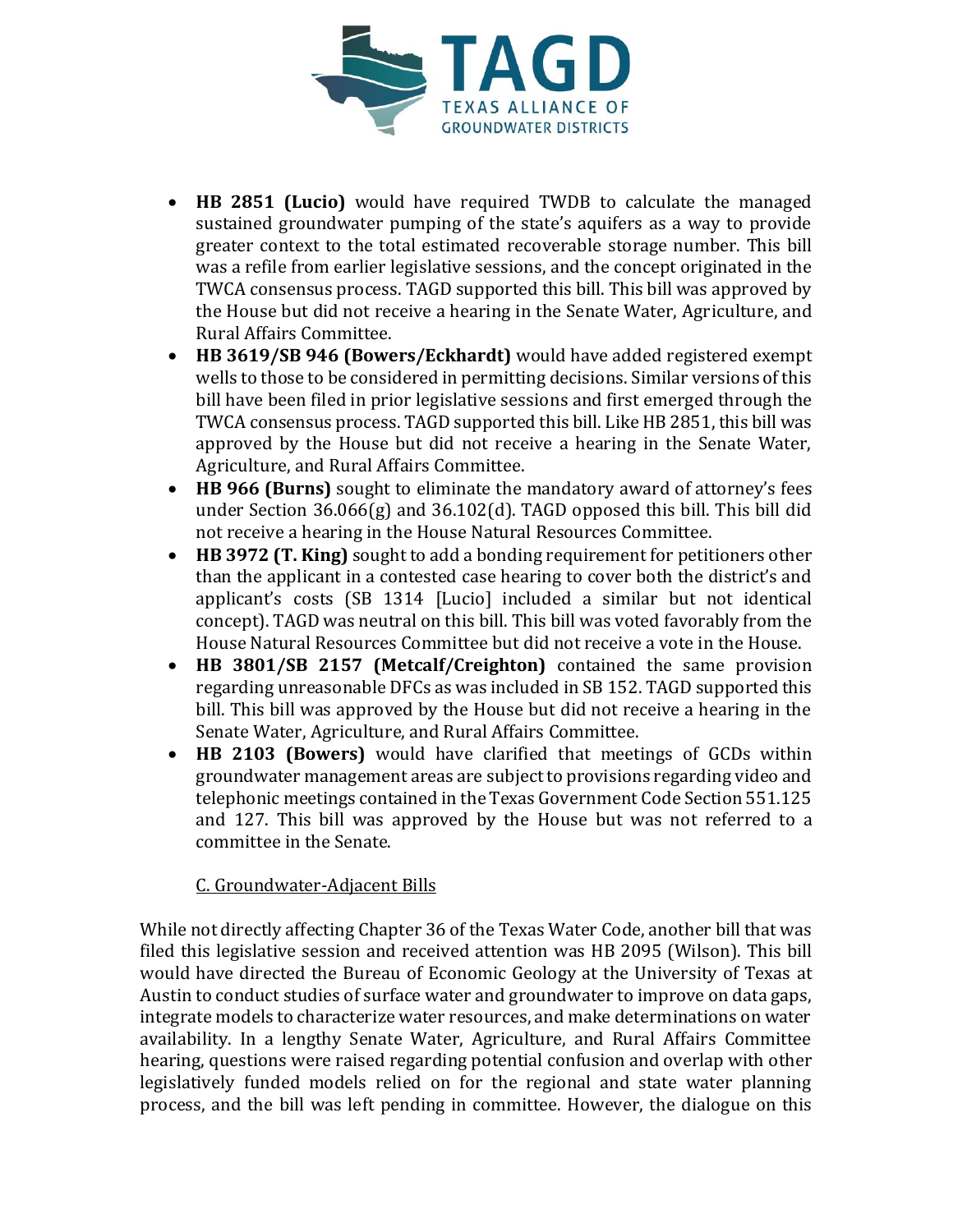

topic suggests that how to best fill and fund data and modeling gaps, including interactions between groundwater and surface water, could be a subject for interim study.

Finally, a bill with potential future implications for groundwater management that did pass this legislative session was SB 601 (Perry/Burrows). This bill creates the Texas Produced Water Consortium at Texas Tech University, which will study the economic, environmental, and public health aspects of beneficially using water produced during oil and gas operations and will recommend a pilot project. The potential to reuse produced water could provide a viable alternative to disposal through underground injection and may offer future opportunities for beneficial use outside the industry to meet water demands, if the produced water is treated to meet all water quality and groundwater protection standards.

# **III. Government Bills**

After over a year of countless meetings and hearings held virtually, pursuant to Governor Abbott's temporary suspension of certain provisions of TOMA, it was anticipated that the 87th legislative session would bring changes to TOMA that would provide additional opportunities for governmental entities to utilize virtual meetings. Several bills were filed that would have granted governmental entities this increased flexibility, and there was early movement of those bills at the committee level. However, as the legislative session progressed, these efforts met resistance in the Senate. As a result—and pursuant to Governor Abbott's recent declaration—the suspension of certain provisions of TOMA will expire on September 1 and governmental entities will be required to fully comply with the unchanged TOMA.

There were, however, several bills affecting government operations and transparency that did become law and were of interest to TAGD members:

- **HB 1118 (Capriglione/Paxton)** expands the cybersecurity training requirement to include appointed officials while limiting the requirement only to those employees and officials that have access to the government's computer system and who use a computer to perform at least 25% of their required duties.
- **HB 1154 (Jetton/Kolkhorst)** requires certain special purpose districts to post specified information on a website. It also amends requirements regarding public meeting locations for districts in rural areas.
- **HB 1082 (P. King/Zaffirini)** exempts certain personal information of elected public officials from public disclosure.
- **SB 1225 (Huffman/Paddie)** provides that a governmental entity may only suspend responses to open records requests once for each declared